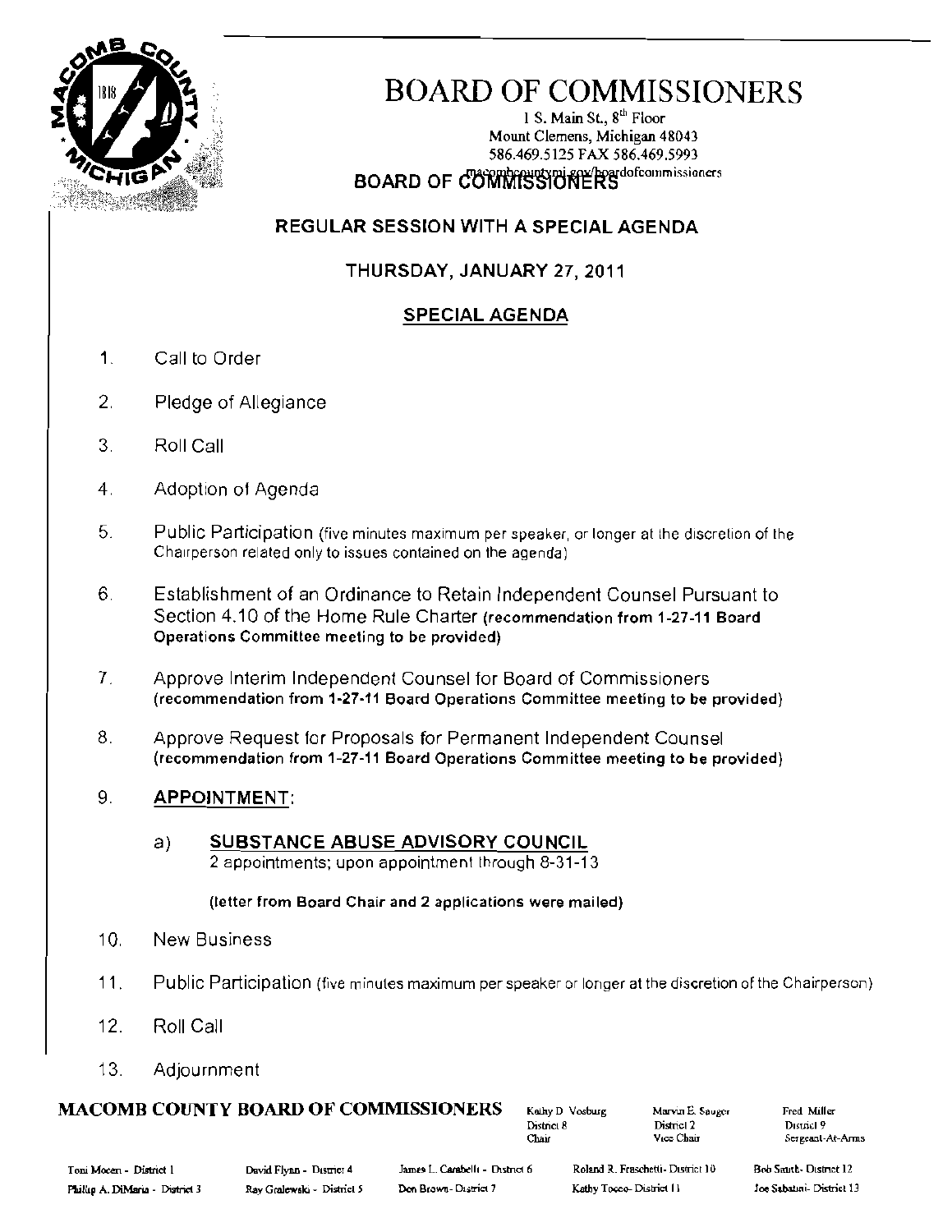

# **BOARD OF COMMISSIONERS**

**I** S. Main St.,  $8^{\text{th}}$  Floor **Mount Clemens, Michigan 48043 586.469.5115 FAX 586.469.5993 macombcollnryrni.govlboardofcomrnissioners** 

January 21,2011

TO: **Honorable Commissioners** 

FROM: Kathy D. Vosburg, Board Chair  $\mathscr{U}$ 

RE: **Substance Abuse Advisory Council** 

I request you concur with the recommendation of the Macomb County Community Mental Health Board of Directors and the Office of Substance Abuse to appoint the following individuals to the Substance Abuse Advisory Council

- **Jeffrey DiPascale**
- **Mark Michael Koroi**

The terms will begin immediately and extend through August 31, 2013.

Please see the attached letter and application materials.

Thank you

# **MACOMB COUNTY BOARD OF COMMISSIONERS Kathy D. Vosburg Marvin E. Sauger**

**DlstriC18 District 2 Dime! 9** 

**Fred Miller Clulir Vice Chair Sergeant-AI-Anus** 

Toni Mooeri - District 1 **David Flynn - District 4** James L Carabelli - District 6 Roland R. Frascbetti - District 10 Bob Smith- District 12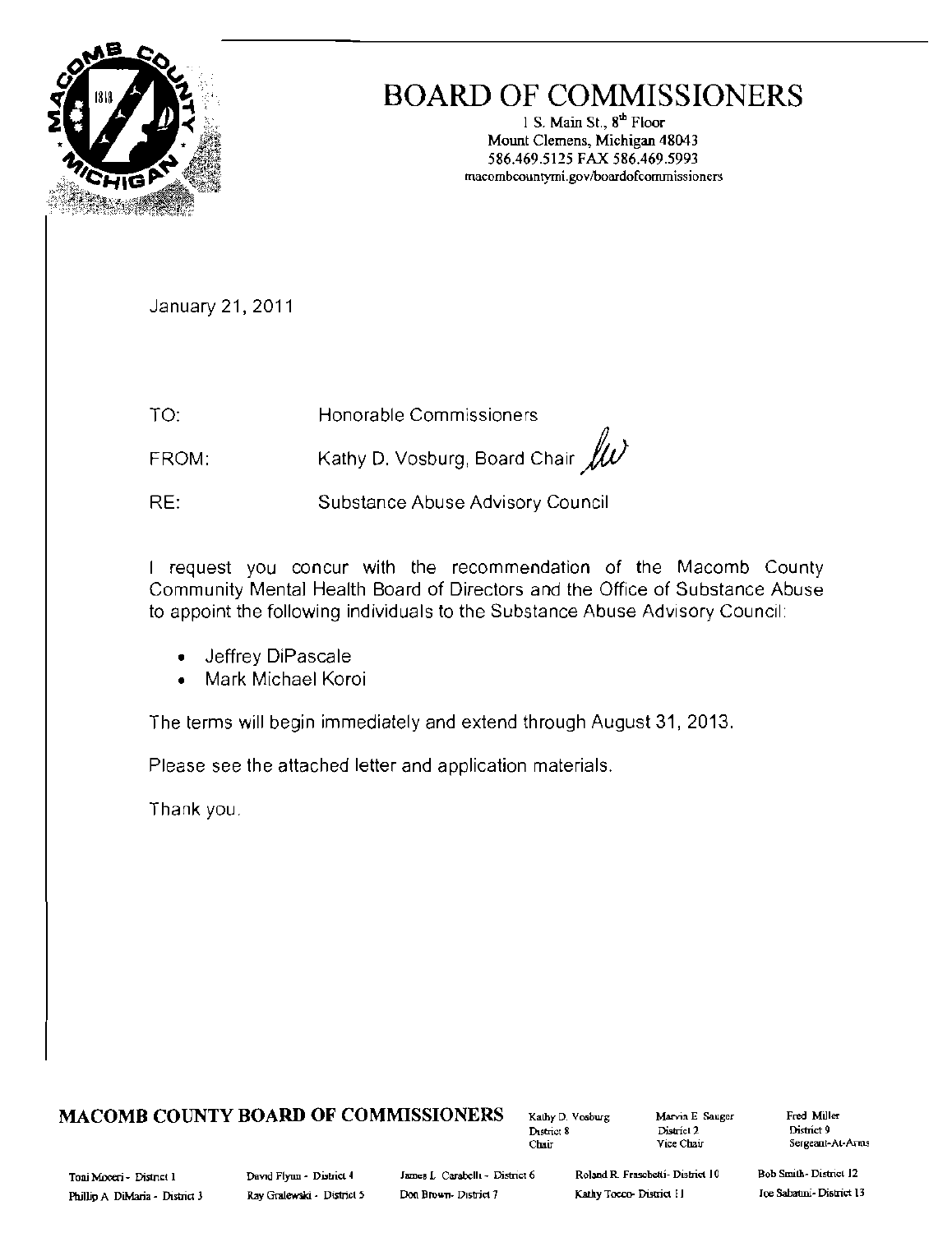

John L. Kinch

Louis J. Burdi Chairperson

Janice A.B. Wilson Vice·Chairperson

Nick Ciaramilaro Mary Louise Daner



A **CARF** Accredited **Organization** 



**MEMBER** 

# COMMUNITY MENTAL HEALTH

22550 Hall Road Ciimon Township, **MI** 48036 586·469-5275 FAX 586-469-7674

**November 4, 2010** 

Paul Gieleghem, Chairman Executive Direclor **Macomb County Board of Commissioners 9th Floor, Administration Building BOARD OF DIRECTORS** MI. Clemens, MI 48043

Dear Chairman Gieleghem:

**At its meeting of October** 27, **2010, the Macomb County Community Mental** Joan Flynn **Health Board of Directors concurred with the recommendation of the Office**  of Substance Abuse and approved the appointment of two new members to the Patricia Bill **Substance Abuse Advisory Council for a period of three years beginning**<br>Marilyn Brown<br>Linda K. Busch **September 1, 2010**. September 1, 2010.

Rose Ann Mro.lew.lkc **As you know, the Substance Abuse Advisory Council meets regularly during the**  Brian Negovan **year to provide input and to review community needs and the services necessary to** Betty Slinde Belly Sliudc **meet those needs.** The Council is advisory in nature and no per diem is paid.

> **The Macomb County Board of Commissioners is hereby fonnally requested to approve the appointment of the following to the Substance Abuse Advisory Council:**

# **Jeffrey DiPascale Mark Michael Koroi**

**The original applications** of the **candidates are enclosed for your review. Additional slots are available should the Board of Commissioners wish to appoint other individuals to the Substance Abuse Advisory Council.** 

For additional information or if there are questions, please contaet John Kinch at **469-6462 or Randy O'Brien at 469-5278. Thank you for your consideration.** 

**Sincerely,** 

Jann Win

**Chairperson** 

LJB/bl cc: **1. Kinch, Executive Director (letter only) R. O'Brien, Director, Office of Substance Abuse (letter only)** 

# $\textbf{MACOMB COUNTY BOARD OF COMMISSIONERS}$  Paul Gieleghem  $\begin{array}{ccc} \text{Kahly Tocco} & \text{Iom Flynn} \end{array}$

Andrey Duzyj - District 1 Sue Rocca - District 7 lames L. Carabelli - District 12 Susan L. Doherty - District 5 **Ed Szczepanski - District 11** Carey Torrice - District 16

District 19 District 20 District 20 District 20 District

Marvin E. Sauger - District 2 David Flynn - District 8 Don Brown - District 13 Ed Bruley - District 17 William A. Crouchman - District 23 E. Sauger - District 2 David Flynn - District 23 Don Brown - District 14 Dana Campbo Phillip A. DiMana - District 3 Robert Mijae - District 9 Brian Brdak - Distoct 14 Dana Camphous-Peterson - District 13 Michael A. Boyle - District 24 Robert A. Boyle - District 24 Robert - District 25 Rathy D. Vosburg - Di Toni Moceri - District 4 Men Lampar - District 10 Keith Rengert - District 15 Irene M. Kepler - District 21 Kathy D. Vosburg - District 26<br>Susan L. Doberty - District 5 Ed Szczenanski - District 11 Carey Torrice - District

Sergeant-At-Arms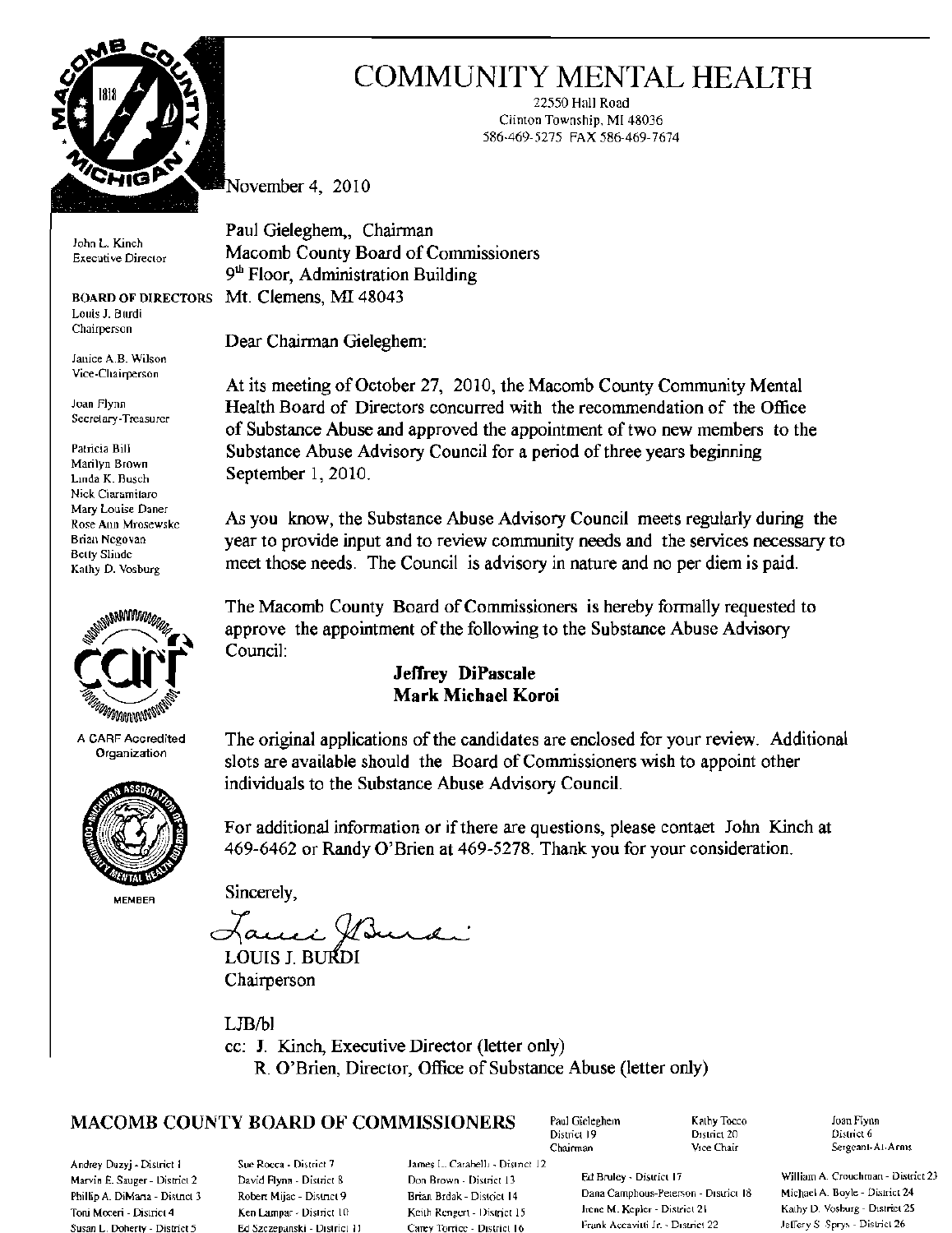| C E<br>Ŀ.<br>W<br>$JUL = 2.3$ and $2.3$<br><b>APPLICATION FOR APPOINTMENT</b><br><b>MACOMB COUNTY BOARD OR COMMISSION</b><br>MCOSA<br>(Please note only legible applications can be considered)                                     |
|-------------------------------------------------------------------------------------------------------------------------------------------------------------------------------------------------------------------------------------|
| I. Jeffrey DiPascale , hereby make application for appointment to Macomb County                                                                                                                                                     |
| $\frac{\text{for } \frac{\text{three}}{\text{Number of years}}}{\text{Number of years}}$ from $\frac{9/1/10}{\text{Exact Dates of Appointment}}$<br>Substance Abuse Advisory Council<br>Name of Board or Commission<br>to $8/31/13$ |
| <u>TO THE MACOMB COUNTY BOARD OF COMMISSIONERS:</u><br><b>STATE OF MICHIGAN)</b><br>)SS                                                                                                                                             |
| <b>COUNTY OF MACOMB)</b><br>1. I reside at 52268 Rutherford Circle, Chesterfield, 48051<br>Street<br>City<br>Zip                                                                                                                    |
| MACOMB<br>and have since Birth<br>County<br>Mailing address if different than above:                                                                                                                                                |
| Telephone: 586-948-1187<br>*586-303-6696<br><b>Cell Phone:</b><br>$_{Email.}$ dipasje@Ic-ps.org                                                                                                                                     |
| 2. I am at least 18 years of age: Yes $\angle$ No $\Box$<br>3. I am currently registered to vote: $Yes \& No \Box$<br>USA<br>4. Citizen of<br>Country                                                                               |
| L'Anse Creuse Public Schools<br>5. Employer:<br>586-783-6300<br>Telephone:                                                                                                                                                          |
| a. Indicate nature of your work: Administration/Oversight                                                                                                                                                                           |
| <b>b. Title: Board Member</b>                                                                                                                                                                                                       |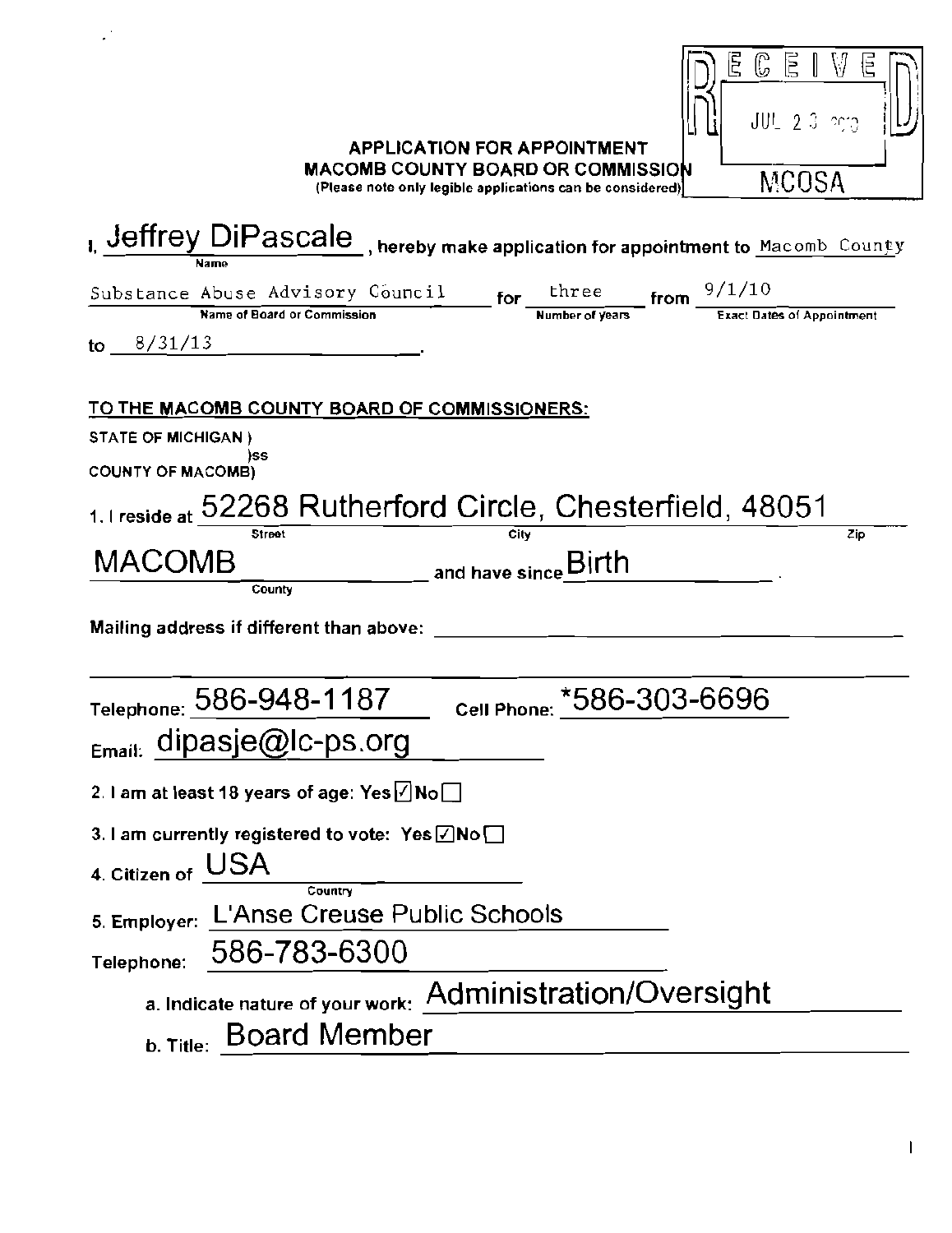6. Educational level and degrees received: High School Diploma, come college course work completed.

7. I presently hold the following appointments and elected positions: Board Member, LC-PS May 5, 2009

Title **Appointment or Election Date** 

| DOCIU MEMPER, LU-PO | May 5, 2009                         |
|---------------------|-------------------------------------|
| <b>Title</b>        | <b>Appointment or Election Date</b> |
|                     |                                     |
| Title               | <b>Appointment or Election Date</b> |
|                     |                                     |

8. Previously held appointments and/or elected positions:

| Title | Dales Served        |
|-------|---------------------|
| Title | <b>Dates Served</b> |
| Title | Dates Served        |

9. Have you even been convicted of a felony? If yes, list each, giving date, nature of offense or violation, name and location of court, the penalty imposed, if any. or the disposition of the case. A conviction will not automatically bar you from an appointment.

No.

10. Do you have a conflict of interest or a potential conflict of interest such as a financial or business interest in any contracts, grants, permits, etc. with Macomb County? If so, list the interest (except where required for the appointment).

No.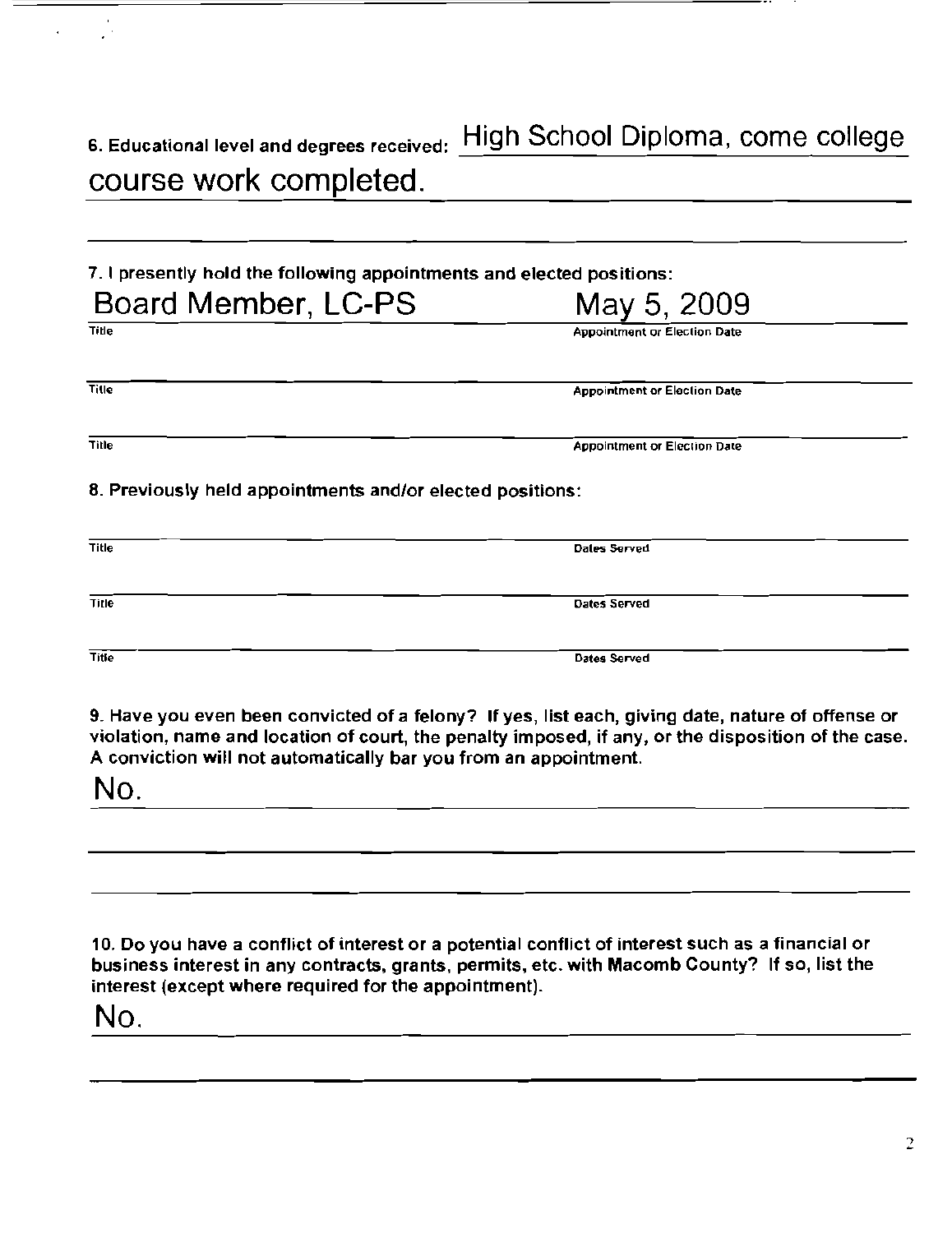**11. List any family members who are or have been employed by Macomb County or are or have been elected to County offices.** 

| None.                                                                                                                                              |
|----------------------------------------------------------------------------------------------------------------------------------------------------|
|                                                                                                                                                    |
|                                                                                                                                                    |
| 12. Is this an application for reappointment? Yes $\Box$ No $\Box$                                                                                 |
| If yes, how many years have you served on this board? ___________________________                                                                  |
| Please indicate your attendance record for the term(s) served $\frac{1}{N_0}$ of meetings attended $\frac{1}{N_0}$ of meetings held                |
|                                                                                                                                                    |
|                                                                                                                                                    |
|                                                                                                                                                    |
|                                                                                                                                                    |
| 9. Briefly indicate your qualifications for appointment to this specific board and why you believe<br>your appointment will benefit Macomb County. |
| Distinct background in management and oversight. Is currently                                                                                      |
| strong public figure and community advocate. Currently works                                                                                       |
| with a local Community Action Coalition to promote substance                                                                                       |

abuse awareness.

 $\bar{\mathcal{L}}$ 

 $\bar{z}$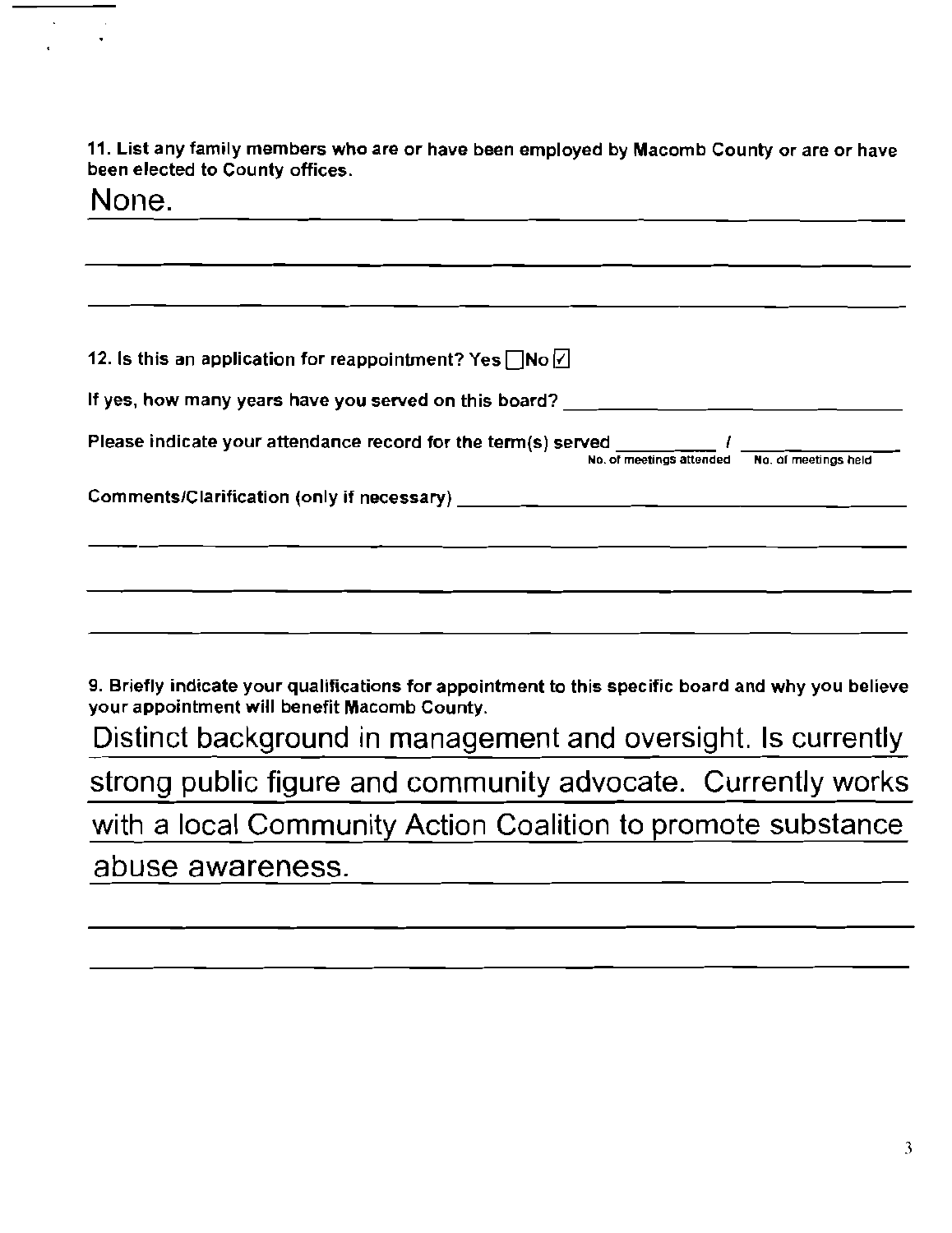I hereby apply for appointment to Substance Abuse Advisory Council and do swear or affirm أوالعطا **Board or Come** that (1) if appointed, I will comply with all statutory and other requirements and obligations of my appointment; (2) if I cease to comply with such requirements, I automatically forfelt said appointed position; (3) I hold no position or appointment which is a conflict of interest with the appointed position applied for; and (4) to the best of my knowledge and belief, I possess the requisits qualifications for the office I am agoking.

ENGWAY a men **Stangbord Jeffrey A. DIPascale Harris (Print or Type)** 

Subsetibed and swom to before me this  $20 \lambda$ . Urne **Notary Public MARIANNE A FRAK** and the \_ີ Macomb County, Michiga<br>=<br>2. Mγ๊commission expires; **Macomb County, Michigan** Musery Pathle, State of Midnigen My Commission Explore Nov. 14, 2012 

 $\mathcal{L}^{\text{max}}_{\text{max}}$ 

Note: Applicants may -- but it is not required -- situah additional information pertaining to this Application for Appointment if attachments do not exceed the maximum for each from listed below.

- $\bullet$  Resume up to one page
- Letter of Reference up to two pages
- . Letter of intent up to one page

The following is for Board Office use only:

Oversdeing Committee:

Chair Review for Compliance:

(Commissioner Sign-off)

(revised 02/09 pm)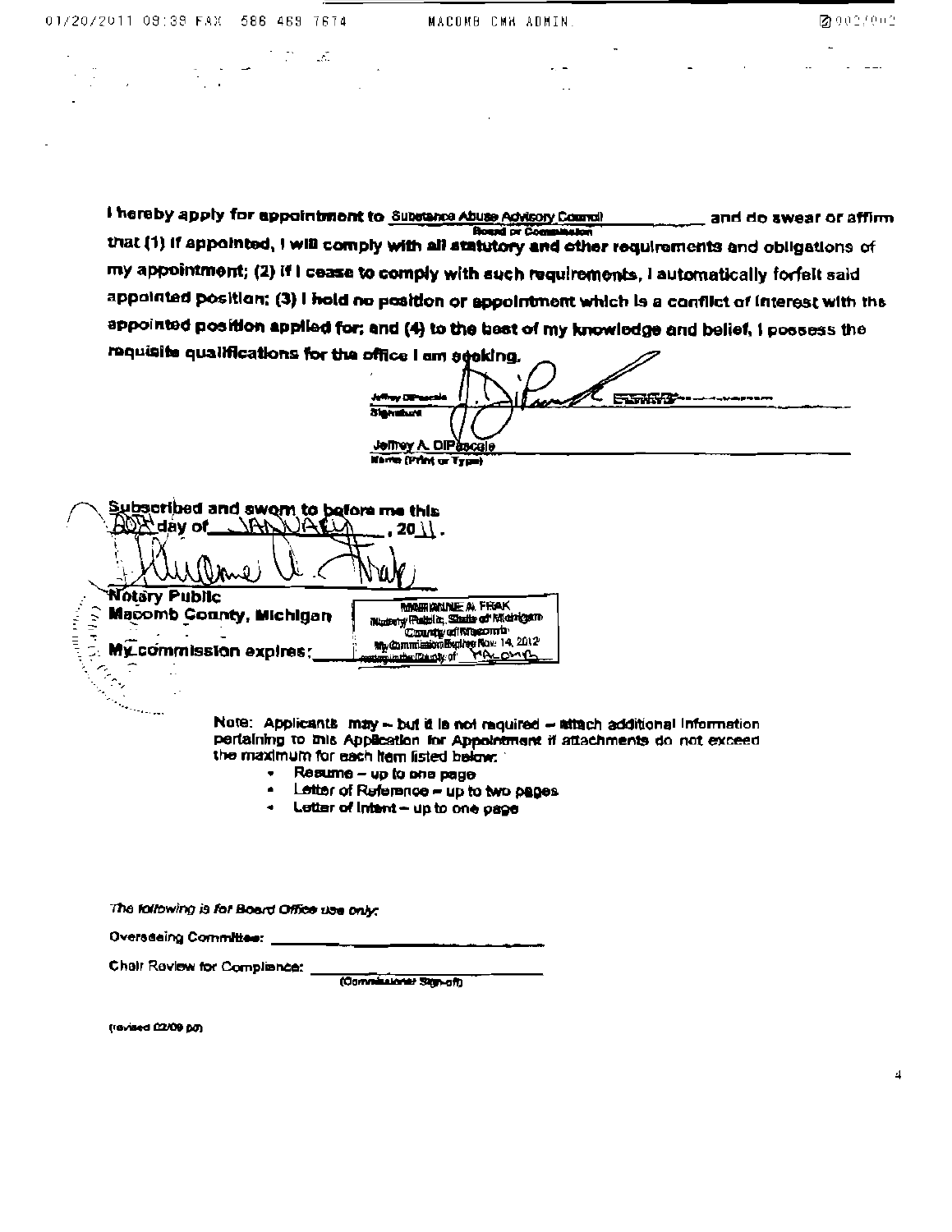# **Service State**

52268 Rutherford Circle - Chesterfield - Michigan - 48051

## Contact

Tel: (586) 303-6696 E-mail: Jeff@JeffDiPascale.com

## Personal Molto

### "Leadership is an action, not a position."

## **Skills Profile**

- Solid and highly regarded track record in sales.
- Experienced in managing Schedules, Labor Costs and creating Sales Projections.
- Outstanding Internal and External Marketing Skills.
- Familiarity in assembling Profit and Loss, as well as other Financial Statements
- Relevant knowledge and experience with CAD and 3D solid modeling.
- Proven record of building and maintaining professional relationships.
- Exceptional Organizational, Communication, and Interpersonal Skills. ×
- Advanced Problem Solving and Mediation Skills.
- Proficiency with timelines and deadlines.
- Fluent in all Microsoft Office programs (Word, Excel, Access, Outlook, etc.).
- Take-Initiative Attitude.

## **Work Experience**

#### **L'Anse Creuse Public Schools Board Member, Board of Education**

This is an elected public office. The board is a seven member legislative body responsible for writing district policy implementation and oversight of a \$114 million budget, approving curriculum, and strategic planning for Macomb County's fourth largest school district

### **Bankers Life and Casualty Company**

### **Insurance Agent**

Independent contractor for one of the largest insurance companies in the nation. Responsible for building relationships with new clients and existing clients, meeting with and conducting flawless sales presentations to potential clients, and conducting proper follow-up to maintain strong client relationships. Job duties also included setting and attaining monthly sales goals. Was awarded as a High Achiever in Sales within the first 90 days of employment. Specialized in Life Insurance, Medical Insurance, Medicare Supplements, Long-Term Care, Annuities, Pension Maximization and Retirement. Pianning June 2007 - Dec. 2009

### Logan's Roadhouse

### **Meat Cutter & Marketino Specialist**

- As a meat cutter I am responsible for processing and cutting meat for a high volume restaurant. Other responsibilities include generating all daily paperwork including cul cost reports, yield reports, daily inventory, and arranging weekly meat shipments
- The marketing portion of my job allowed me to meet with area business leaders on a face-to-face basis to present them with the various products and services the company offers. In the weeks following, I would fallow up with my contacts to maintain a strong business relationship

## Education

| 2007 to Present | <b>Macomb Community College</b>                                                                                                                                                                                                                                                                                                                                                                                                                                                 |
|-----------------|---------------------------------------------------------------------------------------------------------------------------------------------------------------------------------------------------------------------------------------------------------------------------------------------------------------------------------------------------------------------------------------------------------------------------------------------------------------------------------|
|                 | Currently working on general education requirements. Looking to transfer to Madonna University in the<br>fall Major has yet to be decided.                                                                                                                                                                                                                                                                                                                                      |
| 2003 to 2005    | Pankow Vocational Technical Center - One Year Skills Certificate                                                                                                                                                                                                                                                                                                                                                                                                                |
|                 | Trained in the Latest Computer Aided Drafting software. Worked in several different areas of drafting<br>including Architectural and Mechanical. Other skills laught were how to successfully present a product<br>or an idea to potential clients, investors, or fellow designers. Was nominated to create a structural<br>design to be implemented into the building's expansion project. Met the requirements for a one year<br>skills certificate outlining acquired skills |
| 2003 to 2005    | L'Anse Creuse High School – North; Diploma                                                                                                                                                                                                                                                                                                                                                                                                                                      |
|                 | Completed several drafting courses covering basic manual drafting to advanced Computer Aided<br>Usual projects included construction of irregular shapes, graphic solution, orthographic<br>Drafting<br>projection, wire framing, 3D solid modeling, and testing 3D environments.                                                                                                                                                                                               |

**Accreditations** 

Licensed Insurance Producer - Life, Health & Accident

One Year Skills Certificate in CAD, Pankow Vecational Technical Center

 $May 2009 - Present$ **Public Office** 

### Dec. 2009 - Present

## Full-Time

**Full-Time**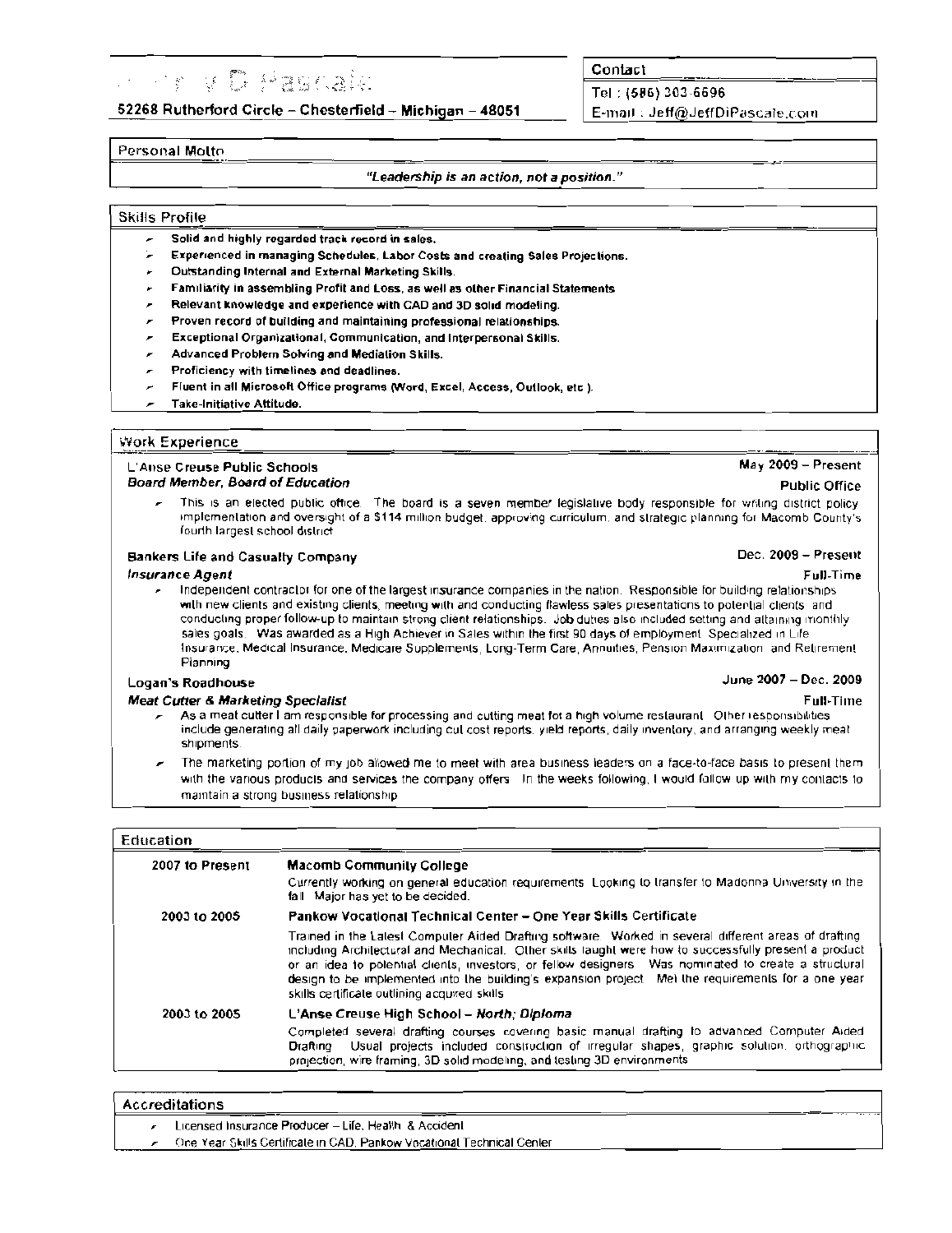|                                                       | <b>MACOMB COUNTY BOARD OR</b>                                                                                          | <b>APPLICATION FOR APPO</b> | W<br>C<br>E<br>le legg<br>AUG<br>(Please note only legible applications can be considered)                            |                                                             |
|-------------------------------------------------------|------------------------------------------------------------------------------------------------------------------------|-----------------------------|-----------------------------------------------------------------------------------------------------------------------|-------------------------------------------------------------|
|                                                       | Mark Michael Koroi <b>by , hereby make application for appointment to</b> Macomb County<br><b>Name</b>                 |                             |                                                                                                                       |                                                             |
|                                                       | Substance Abuse Advisory Council<br>Name of Board or Commission                                                        |                             | for three<br>Number of years                                                                                          | from September 1, 2010<br><b>Exact Dates of Appointment</b> |
| to                                                    | August 31, 2013                                                                                                        |                             |                                                                                                                       |                                                             |
| <b>STATE OF MICHIGAN)</b><br><b>COUNTY OF MACOMB)</b> | <u>TO THE MACOMB COUNTY BOARD OF COMMISSIONERS:</u><br>iss<br><b>1. Freside at</b> $12131$ Champaign, Warren, MI 48089 |                             |                                                                                                                       |                                                             |
|                                                       | <b>Street</b>                                                                                                          | City                        |                                                                                                                       | Zip                                                         |
| Macomb                                                | County<br>County                                                                                                       | and have since_             | 2000                                                                                                                  |                                                             |
|                                                       | Mailing address if different than above: 150 North Main Street, Plymouth, MI 48170                                     |                             |                                                                                                                       |                                                             |
|                                                       | Telephone: (734)459-4040<br>Email: mmkoroi@sbcglobal.net                                                               |                             | Cell Phone: none                                                                                                      |                                                             |
|                                                       | 2. I am at least 18 years of age: Yes ℝ⊠ No □□                                                                         |                             |                                                                                                                       |                                                             |
|                                                       | 3. I am currently registered to vote: Yes DXX No $\Box\Box$                                                            |                             |                                                                                                                       |                                                             |
| 4. Citizen of U.S.A.                                  |                                                                                                                        |                             |                                                                                                                       |                                                             |
|                                                       | <b>Country</b><br>5. Employer: self-employed ___________                                                               |                             |                                                                                                                       |                                                             |
|                                                       | <b>Telephone:</b> $(734)459 - 4040$                                                                                    |                             |                                                                                                                       |                                                             |
|                                                       | a. Indicate nature of your work: https://www.practice/www.com/www.com/www.com/www.com/www.com/www.com/www.com/         |                             |                                                                                                                       |                                                             |
| b. Title:                                             | Attorney                                                                                                               |                             | <u> 2001 - An Dùbhlachd ann an Dùbhlachd ann an Dùbhlachd ann an Dùbhlachd ann an Dùbhlachd ann an Dùbhlachd ann </u> |                                                             |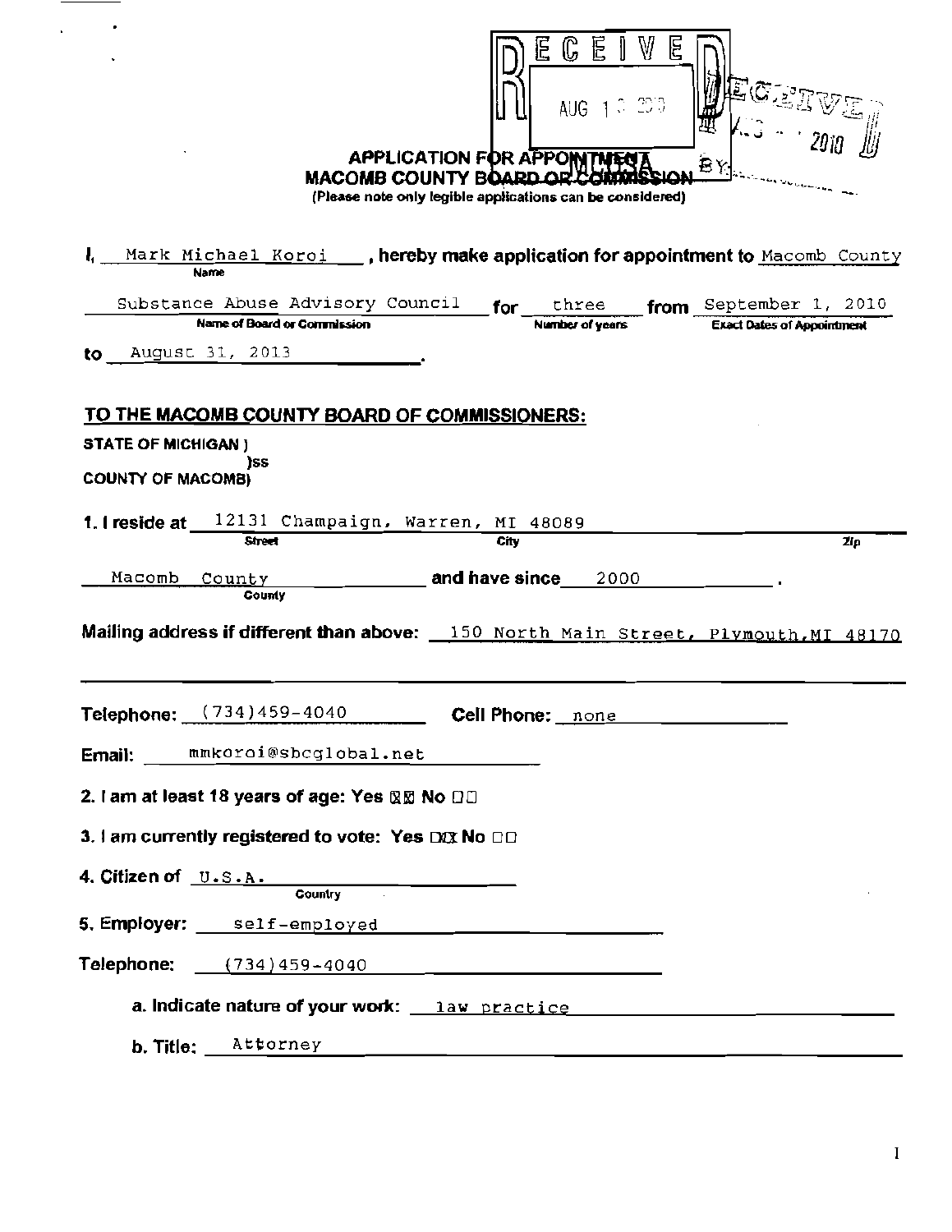# 6. Educational level and degrees received: Associate of Arts - Macomb C.C. (1983);

Associate of Gen. Studies - Macomb *C.C.(1984)j* Bachelor of Arts - Wayne

State University(major in psychology+1986); Juris Doctor - Thomas M Cootey Law School (1990)

# 7. I presently hold the following appointments and elected posilions:

| Precinct Delegate - Republican            | August 3, 2010                      |  |
|-------------------------------------------|-------------------------------------|--|
| Thie                                      | <b>Annolmment or Election Date</b>  |  |
|                                           |                                     |  |
| Macomb Circuit Court mediator             | January of 2010                     |  |
| <b>Title</b>                              | Appointment or Election Date        |  |
|                                           |                                     |  |
| Mediation Tribunal Assn. - case evaluator | November of 2008                    |  |
| Title                                     | <b>Appointment or Election Date</b> |  |
|                                           |                                     |  |

# 8. Previously held appointments and/or elected positions:

| Precinct Delegate - Republican | August 5, 2008 thru August 2, |  |      |
|--------------------------------|-------------------------------|--|------|
| <b>Thie</b>                    | Dates Served                  |  | 2010 |
| Notary Public Macomb County    | 1987-1991                     |  |      |
| Title                          | <b>Qates Served</b>           |  |      |
|                                |                               |  |      |

Title Cates Served Contract Contract Contract Contract Contract Contract Contract Contract Contract Contract Contract Contract Contract Contract Contract Contract Contract Contract Contract Contract Contract Contract Contr

9. Have you even been convicted of a felony? If yes, list each, giving date, nature of offense or violation, name and location of court, the penalty imposed, if any, or the disposition of the case. A conviction will not automatically bar you from an appointment.

No

10. Do you have a conflict of interest or a potential conflict of interest such as a financial or business interest in any contracts, grants, pennits, etc. with Macomb County? If so, list the interest (except where required for the appointment).

No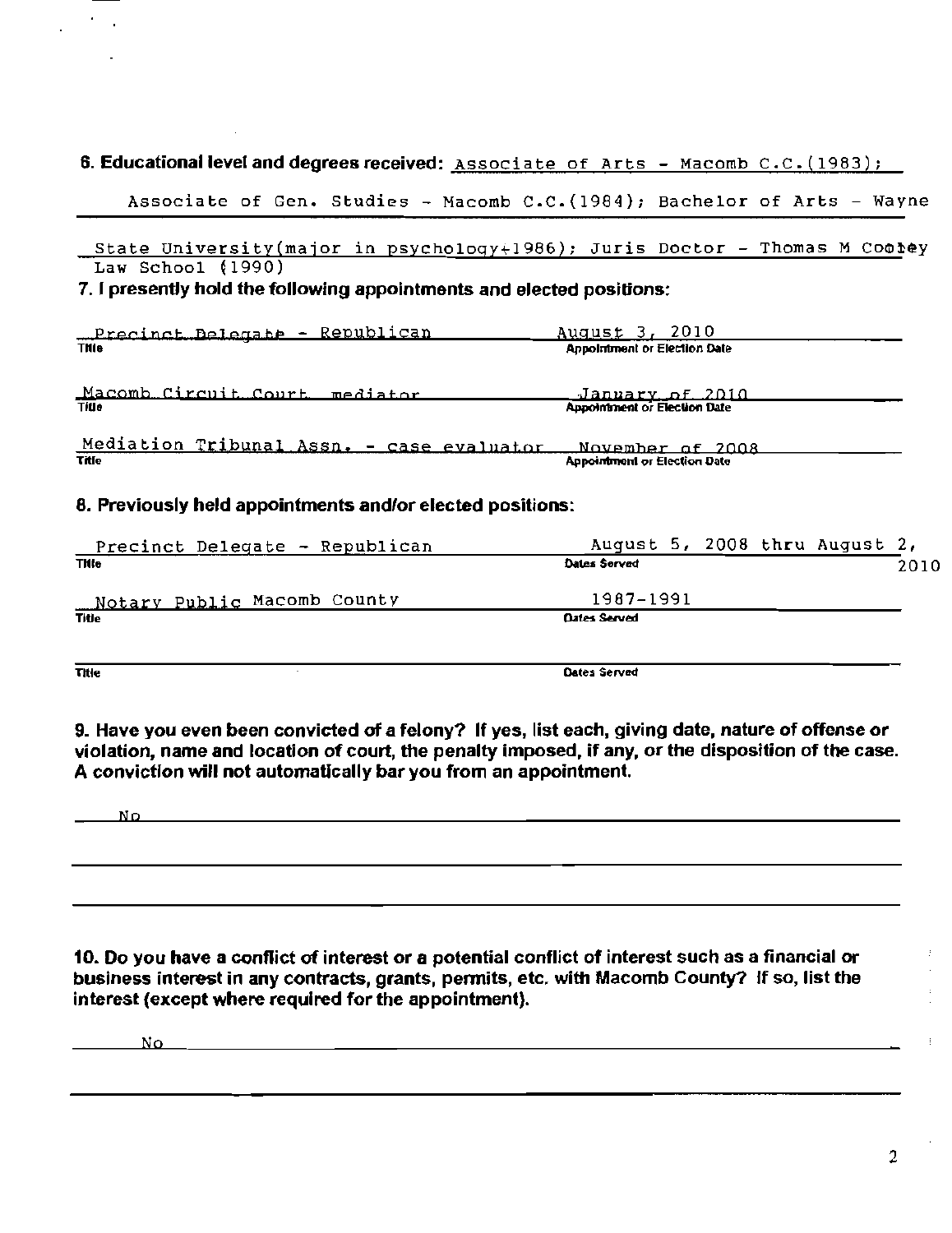**11. List any family members who are or have been employed by Macomb County or are or have been elected to County offices.** 

 $\ddot{\phantom{a}}$ 

 $\mathcal{F}_{\mathcal{A}}$ 

 $\overline{a}$ 

 $\sim 10^{-1}$ 

| None |                                                                            |                                                                                                    |                                               |
|------|----------------------------------------------------------------------------|----------------------------------------------------------------------------------------------------|-----------------------------------------------|
|      |                                                                            |                                                                                                    |                                               |
|      |                                                                            |                                                                                                    |                                               |
|      |                                                                            |                                                                                                    |                                               |
|      | 12. Is this an application for reappointment? Yes $\Box\Box$ No $\Box\Box$ |                                                                                                    |                                               |
|      |                                                                            |                                                                                                    |                                               |
|      |                                                                            | Please indicate your attendance record for the term(s) served $_N/A$ . The summary served $N/A$    | No. of meetings attended No. of meetings held |
|      |                                                                            | Comments/Clarification (only if necessary) $\frac{1}{2}$ M/A N/A N/A                               |                                               |
|      |                                                                            |                                                                                                    |                                               |
|      |                                                                            |                                                                                                    |                                               |
|      |                                                                            |                                                                                                    |                                               |
|      |                                                                            |                                                                                                    |                                               |
|      |                                                                            |                                                                                                    |                                               |
|      |                                                                            |                                                                                                    |                                               |
|      | your appointment will benefit Macomb County.                               | 9. Briefly indicate your qualifications for appointment to this specific board and why you believe |                                               |
|      |                                                                            | I studied drug abuse as part of my undergraduate degree program; studied                           |                                               |
|      |                                                                            | food and drug law in my law degree program, as well as having litigated                            |                                               |
|      |                                                                            | cases involving Medicaid fraud involving substance abuse providers. I                              |                                               |
|      |                                                                            | have a background in contract law and issues related to medical and                                |                                               |
|      |                                                                            | pharmacy providers as well as the Contolled Substance Act.                                         |                                               |
|      |                                                                            |                                                                                                    |                                               |

References: James J. Rashid (retired chief judge - Wayne Circuit Court) phone: (248)888-9922; Cameron Miller, Plymouth City Prosecutor (734)455-1230

3